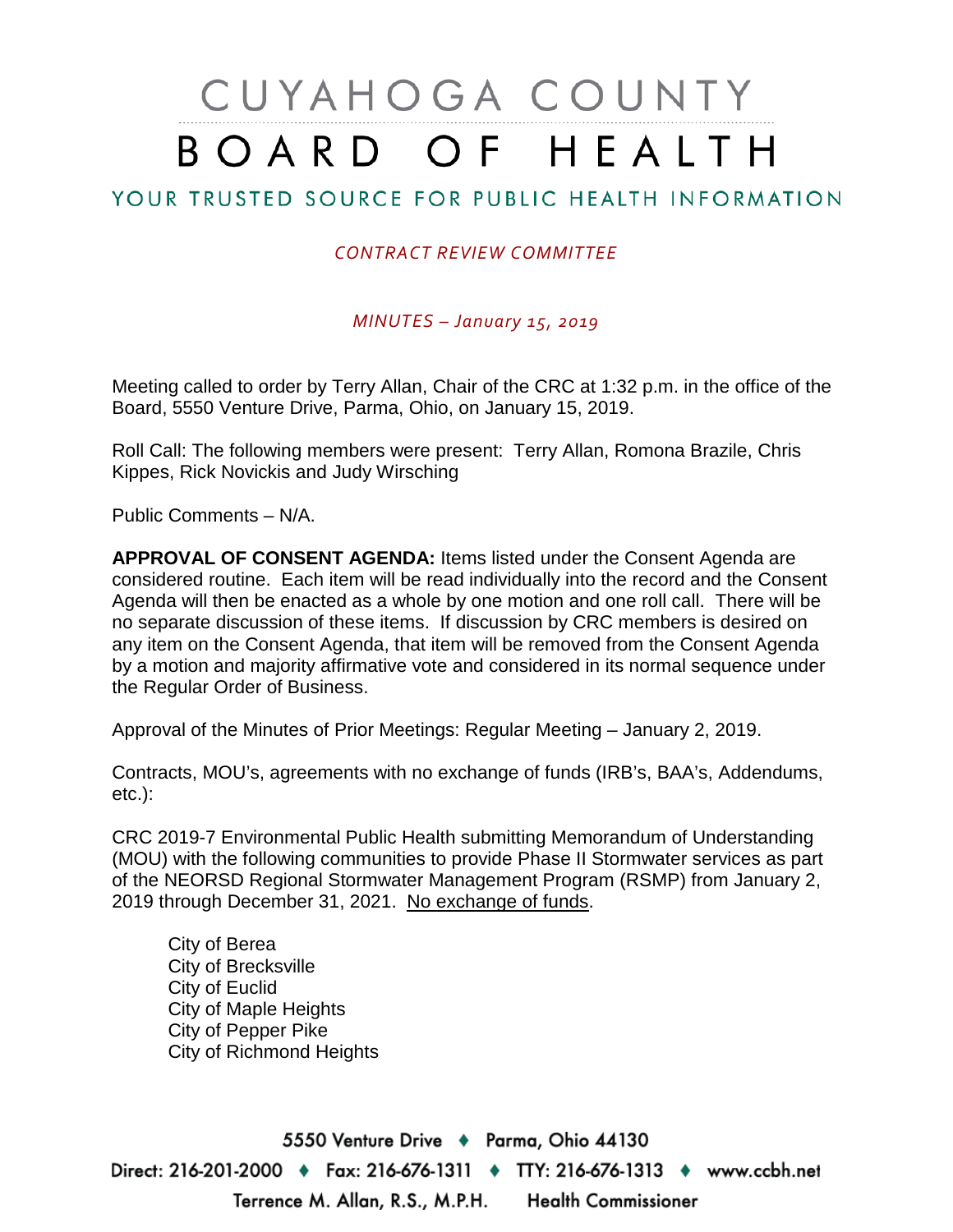City of Shaker Heights City of University Heights

CRC 2019-8 Epidemiology, Surveillance and Informatics Services submitting a letter of agreement to identify CCBH as the primary agency for the Cuyahoga County Emergency Operations Plan (EOP) as it pertains to Emergency Support Functions (ESFs) 8 and 11 and a support agency pertaining to ESFs 6,10,14 and 15. No exchange of funds.

It was moved by Rick Novickis, seconded by Chris Kippes, that the consent agenda, including the minutes of the January 2, 2019 CRC meetings be approved.

The Secretary called the roll:

Ayes: Terry Allan, Romona Brazile, Chris Kippes, Rick Novickis and Judy Wirsching

## **CONTRACTS AND AWARDS:**

Tabled Items

CRC 2018-100 7208 Broadview Rd. Parma, Ohio 44134

No action at this time.

CRC 2018-123 7454 Bronson Rd. Olmsted Township, Ohio 44138

No action at this time.

CRC 2018-160 27912 Pergl Rd. Solon, Ohio 44139

No action at this time.

CRC 2018-161 27605 Pergl Rd. Glenwillow, Ohio 44139

No action at this time.

5550 Venture Drive + Parma, Ohio 44130

Direct: 216-201-2000 ♦ Fax: 216-676-1311 ♦ TTY: 216-676-1313 ♦ www.ccbh.net Terrence M. Allan, R.S., M.P.H. **Health Commissioner**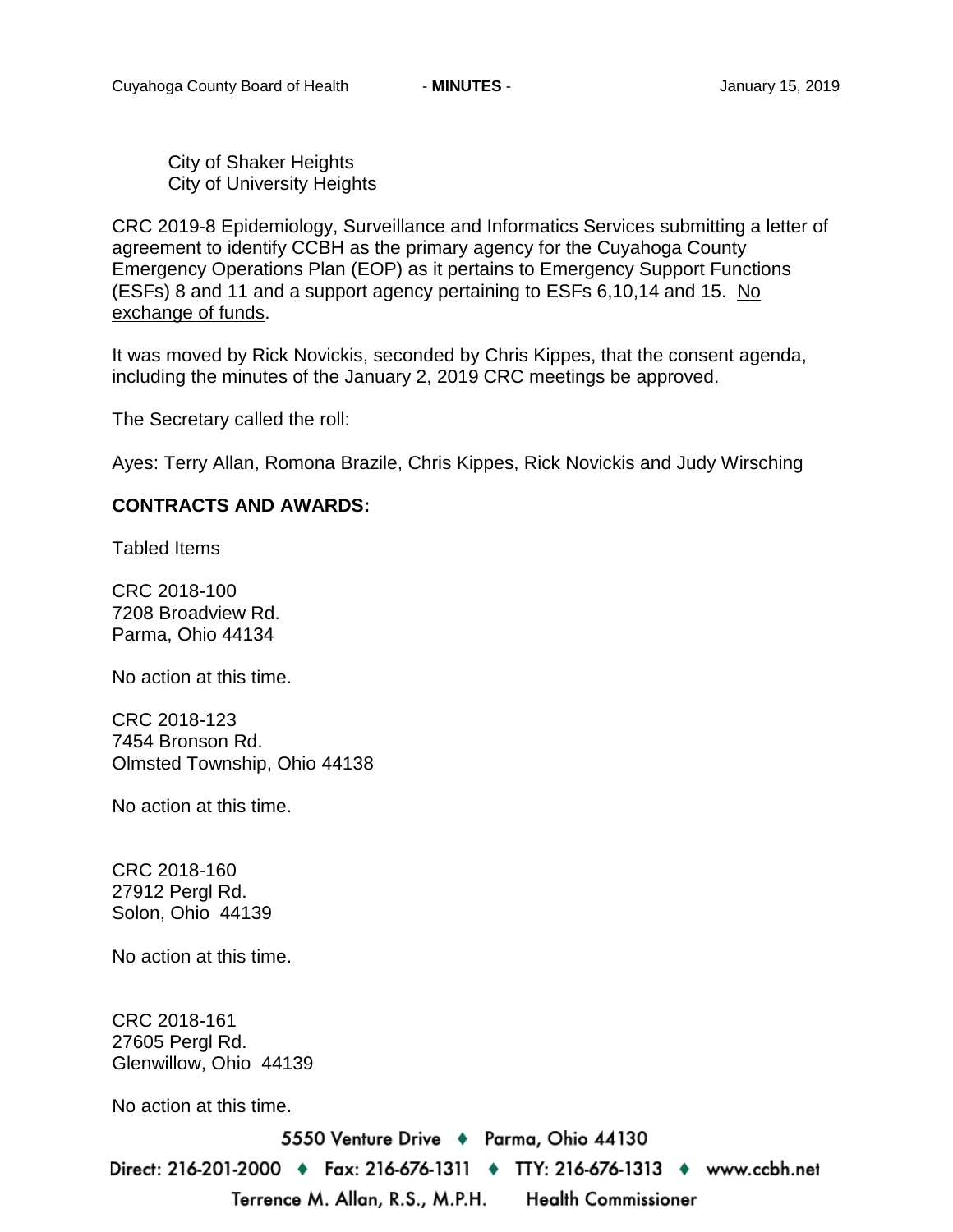CRC 2018-162 6845 Richmond Rd. Glenwillow, Ohio 44139

No action at this time.

CRC 2019-3 XRF Lead Analyzer - RFQ 2018-08

It was moved by Romona Brazile, seconded by Rick Novickis that the following quote (CRC 2019-3) for a XRF Lead Analyzer (RFQ 2018-08) be accepted as the lowest and best, and a contract be awarded to Heuresis in the amount of \$15,405.00 (ref. enclosed).

Presented by: Stephanie McConoughey

The Secretary called the roll:

Ayes: Terry Allan, Romona Brazile, Chris Kippes, Rick Novickis and Judy Wirsching

New Items For Review

Bid/Quote Openings ≥ \$25,000.00

None

Bid/Quote Openings < \$25,000.00

None

Expenditures: Contracts up to \$25,000.00

It was moved by Judy Wirsching, seconded by Terry Allan that the contract (CRC 2019- 9) with The Alcohol, Drug Addiction and Mental Health Services Board of Cuyahoga County (ADAMHSCC) under the ACE's grant from December 1, 2018 through September 30, 2019 in the amount of \$12,500.00 be approved.

Presented by: Vince Caraffi

Purpose: To hold interviews and focus groups that are focused on community members' attitudes and beliefs about the narratives associated with opioid misuse and root causes that contribute to adverse childhood experiences (ACEs).

Funding Source: 100% reimbursable through the FY2019 ACE's grant

5550 Venture Drive + Parma, Ohio 44130 Direct: 216-201-2000 ♦ Fax: 216-676-1311 ♦ TTY: 216-676-1313 ♦ www.ccbh.net Terrence M. Allan, R.S., M.P.H. **Health Commissioner**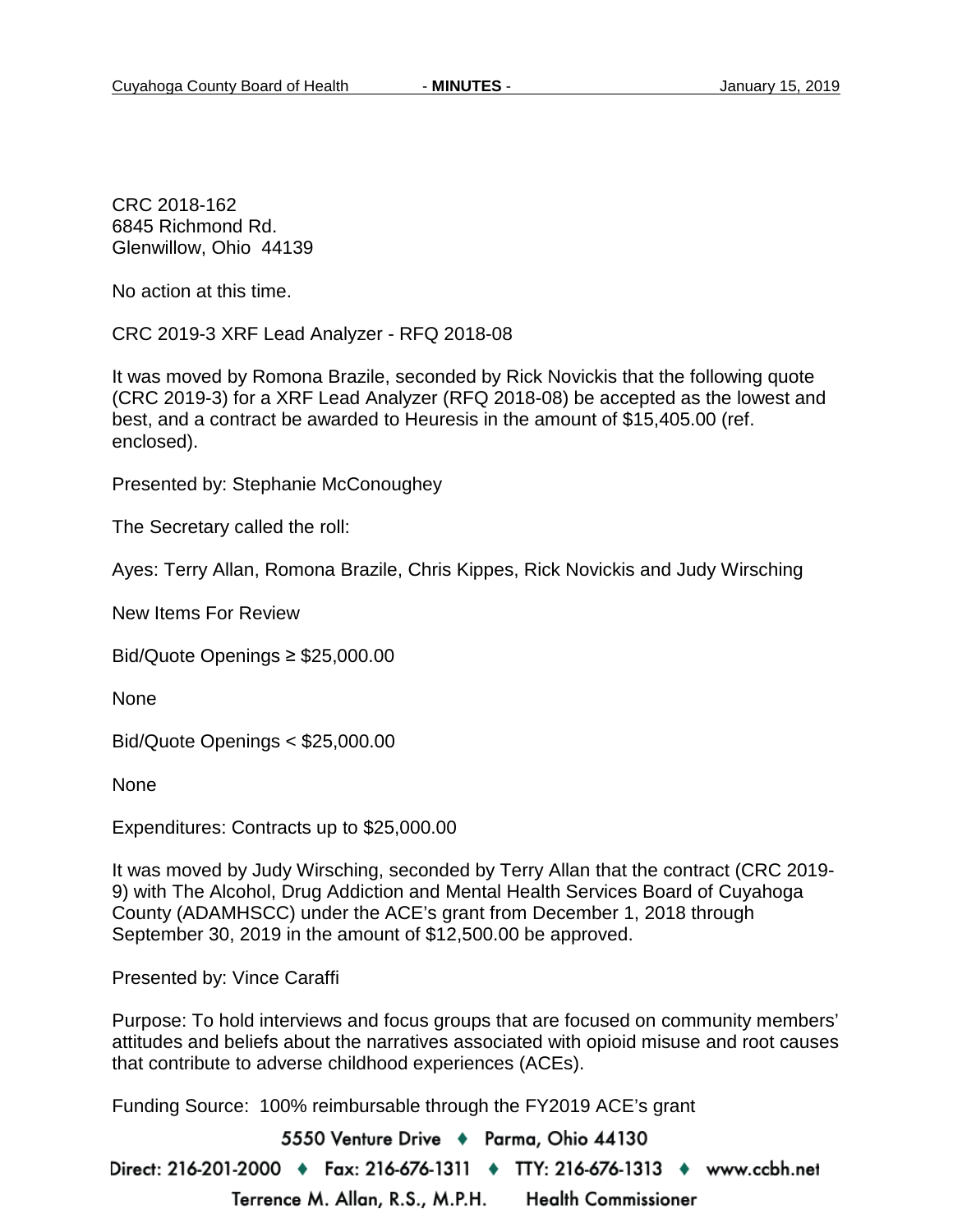The Secretary called the roll:

Ayes: Terry Allan, Romona Brazile, Chris Kippes, Rick Novickis and Judy Wirsching

It was moved by Romona Brazile, seconded by Chris Kippes that the addendums (CRC 2019-10) to the following contracts under the HRSA Ryan White Part A grant be approved:

> Circle Health (2018-33 & 2018-81 & 2018-167) MetroHealth System (2018-40 & 2018-81 & 2018-133) \$1,592,964.00 \$1,615,964.00

Amount to be paid not to exceed:  $\frac{From}{\$}$  To<br> $\frac{To}{\$}$  123,958.00  $\$$  134,958.00

Presented by: Melissa Rodrigo

Purpose: To provide services to low-income, uninsured and underinsured HIV positive persons.

Funding Source: 100% reimbursable through the FY2018 HRSA Ryan White grant.

The Secretary called the roll:

Ayes: Terry Allan, Romona Brazile, Chris Kippes, Rick Novickis and Judy Wirsching

It was moved by Rick Novickis, seconded by Terry Allan that the contract (CRC 2019- 11) with A.J. Boggs & IXN dba IXN under the Ryan White Part A grant from February 28, 2019 through February 28, 2020 in the amount of \$17,499.00 be approved.

Presented by: Melissa Rodrigo

Purpose: To collect and host the cumulative client level data for Ryan White.

Funding Source: 100% reimbursable through the FY2018 Ryan White grant.

The Secretary called the roll:

Ayes: Terry Allan, Romona Brazile, Chris Kippes, Rick Novickis and Judy Wirsching

Revenue Generating Agreements up to \$25,000.00

It was moved by Chris Kippes, seconded by Judy Wirsching that the Memorandum of Understandings (MOUs) (CRC 2019-12) with the following communities to provide Phase II Stormwater services from January 2, 2019 through December 31, 2021 be approved:

5550 Venture Drive + Parma, Ohio 44130 Direct: 216-201-2000 ♦ Fax: 216-676-1311 ♦ TTY: 216-676-1313 ♦ www.ccbh.net Terrence M. Allan, R.S., M.P.H. **Health Commissioner**